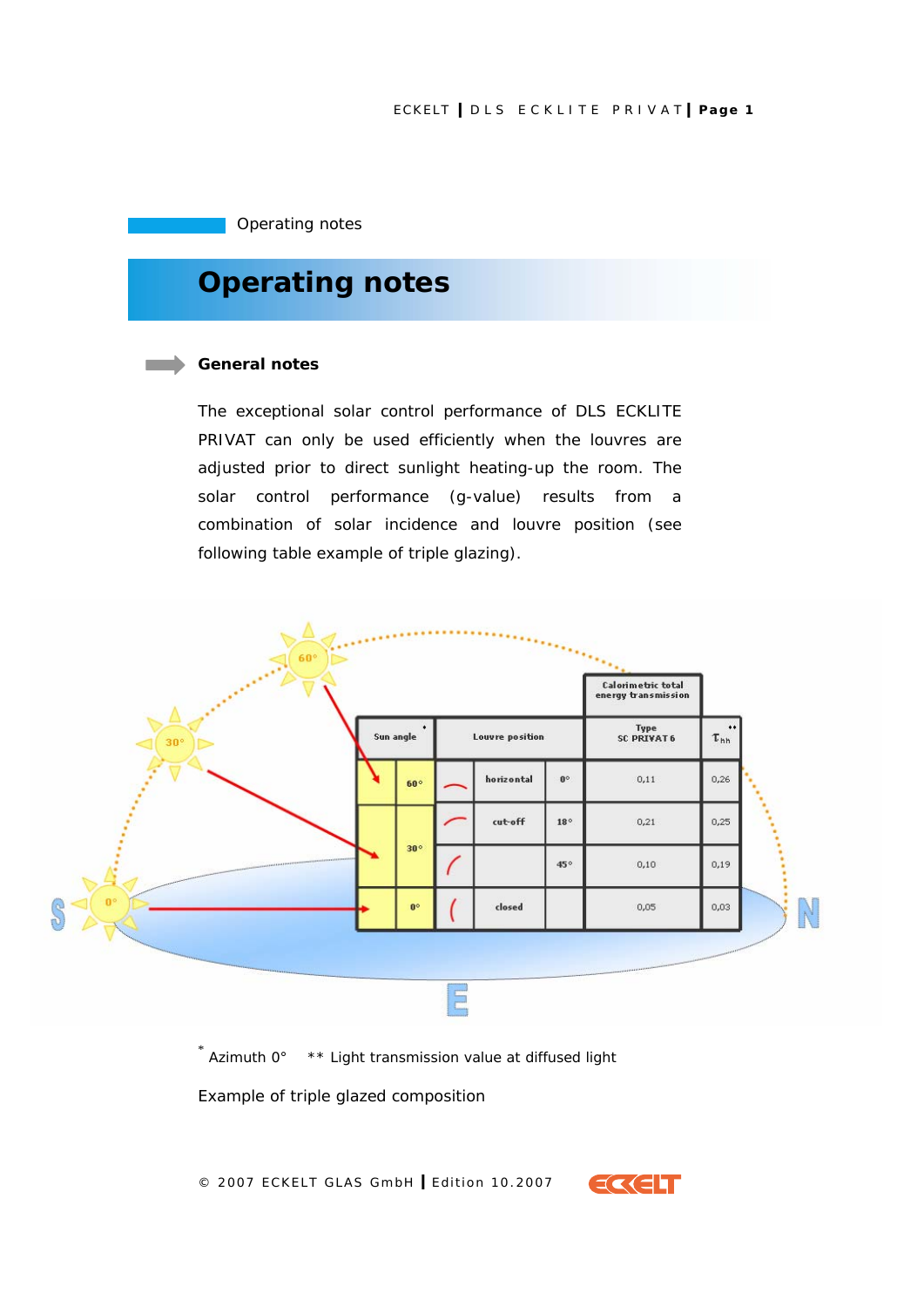Operating notes

The intensity of the sun is dependent on the time of the year and orientation of the window (E, S, W).



*(Source: Energy saving association Upper Austria OÖ, Brochure Summer comfortble building and designing)* 

# **Function description**

The control of the functions is carried out via an endless cord ring, which allows the tilting of the louvres as well as lifting and lowering of the complete blind. The operation is easy and is facilitated by a speed-reducing gearbox. The power transfer is achieved by means of permanent magnets without piercing the glass.

When the left cord is pulled down, the louvers are lowered. When the right cord is pulled down, the louvers are raised. It is possible to finely adjust the position of the louvres by gently pulling on the cords.

© 2007 ECKELT GLAS GmbH **I** Edition 10.2007

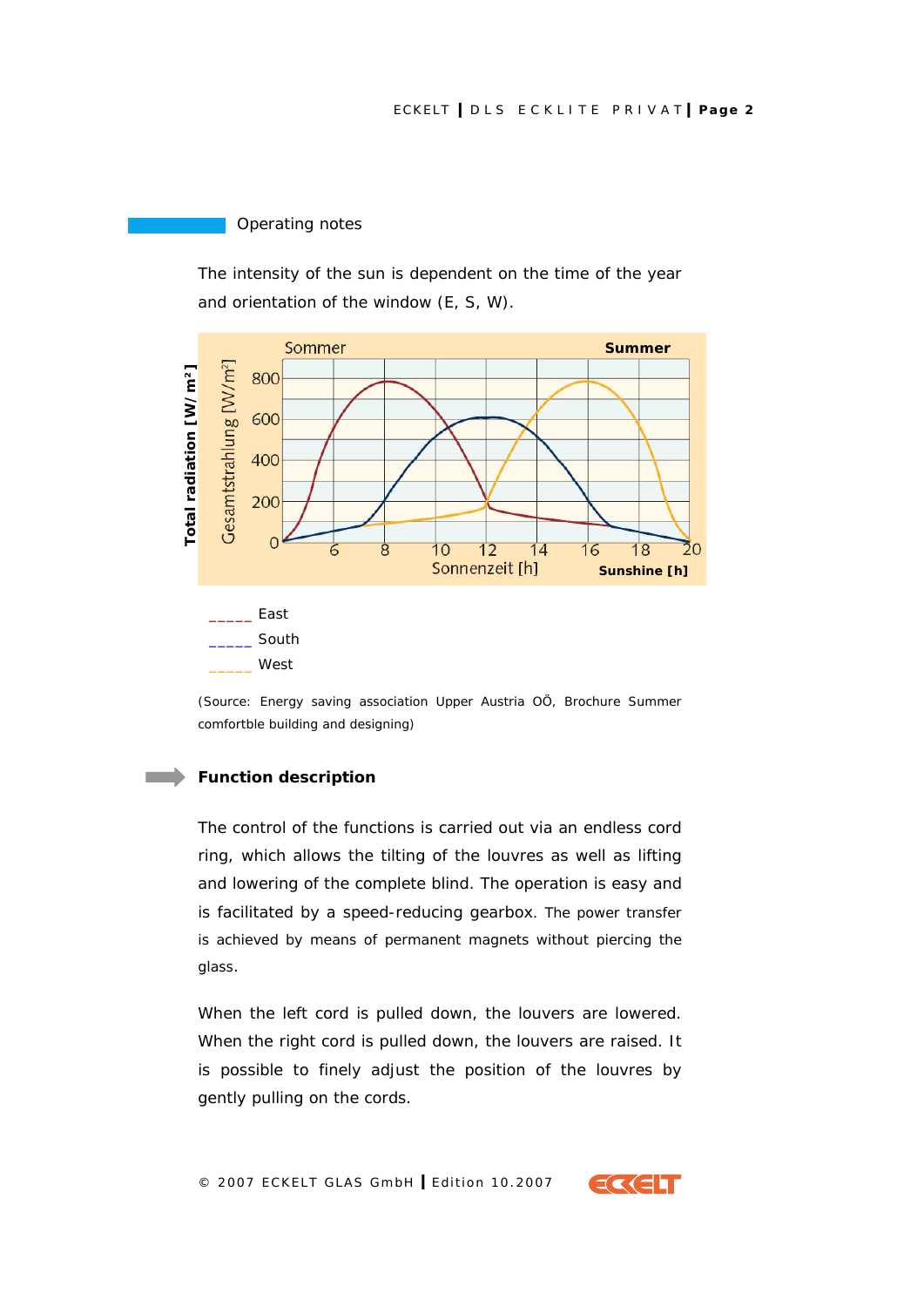## ECKELT **I** DLS ECKLITE PRIVAT **I Page 3**

#### Operating notes

The manual operating unit and tension unit are built in to the room-side of the unit during manufacture. When ordering it is necessary to state whether the fixture should be located top right or left.

The tensioning unit  $-$  directly under the operating unit  $-$  is fixed after glazing and ensures exact positioning of the cord.

The operating unit and tensioning unit are not factory fitted and are normally installed after glazing has been completed.

#### **Folding of louvre blades**

When closing the blind it is possible that the occasional louvre blade may not sit correctly in the guide-cord. This optically disturbing appearance is corrected by manually pivoting a few times.

## **Operation in unheated buildings**

The operation of the blinds in low room temperatures i.e. below 0 Degrees Celsius is not permitted and may void warranty.

This is a particular situation during construction phase and when buildings are not heated. A combination of many parameters such as high air pressure, unfavourable unit size and elevation at installation location might result in "bellying" of the glass inwards which may disrupt the lifting and lowering operation of the blind.

© 2007 ECKELT GLAS GmbH **I** Edition 10.2007